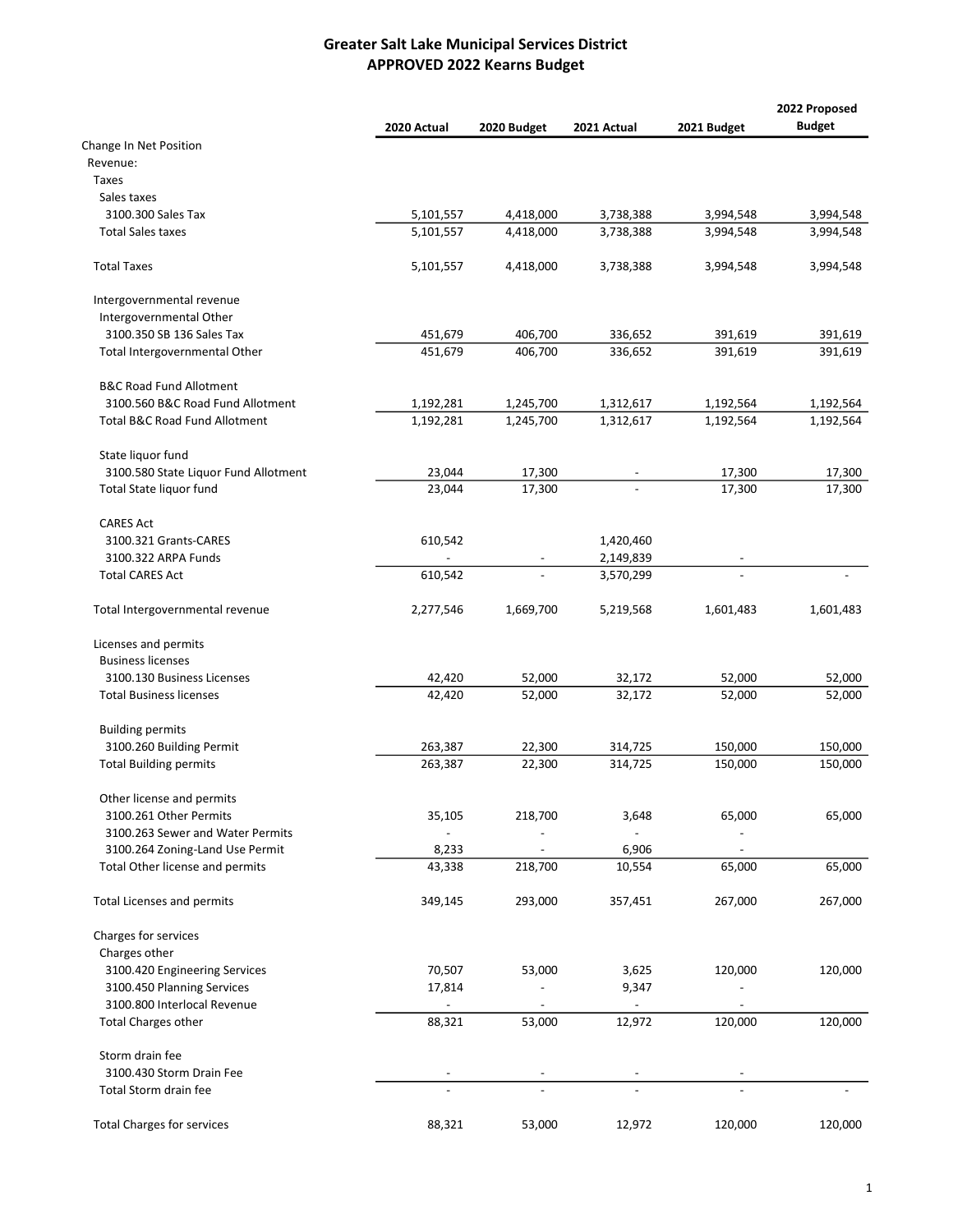|                                          | 2020 Actual              | 2020 Budget              | 2021 Actual              | 2021 Budget              | 2022 Proposed<br><b>Budget</b> |
|------------------------------------------|--------------------------|--------------------------|--------------------------|--------------------------|--------------------------------|
| Fines and forfeitures                    |                          |                          |                          |                          |                                |
| Code enforcement fines and fees          |                          |                          |                          |                          |                                |
| 3100.240 Code Enforcement Fines and Fees | 1,264                    | $\overline{\phantom{a}}$ | 1,716                    | $\overline{\phantom{a}}$ |                                |
| Total Code enforcement fines and fees    | 1,264                    |                          | 1,716                    |                          |                                |
| Justice court fines/forfeitures          |                          |                          |                          |                          |                                |
| 3100.500 Justice Court Fines/Forfeitures | 159,409                  | 243,500                  | 49,876                   | 154,125                  | 154,125                        |
| Total Justice court fines/forfeitures    | 159,409                  | 243,500                  | 49,876                   | 154,125                  | 154,125                        |
| <b>Total Fines and forfeitures</b>       | 160,673                  | 243,500                  | 51,592                   | 154,125                  | 154,125                        |
| Interest                                 |                          |                          |                          |                          |                                |
| 3600.100 Interest Earnings               | 8,371                    | 10,000                   | 3,215                    | 10,000                   | 10,000                         |
| 3600.200 Township Designated Revenue     | $\overline{\phantom{a}}$ | $\overline{\phantom{a}}$ | $\overline{\phantom{a}}$ | $\overline{\phantom{a}}$ |                                |
| <b>Total Interest</b>                    | 8,371                    | 10,000                   | 3,215                    | 10,000                   | 10,000                         |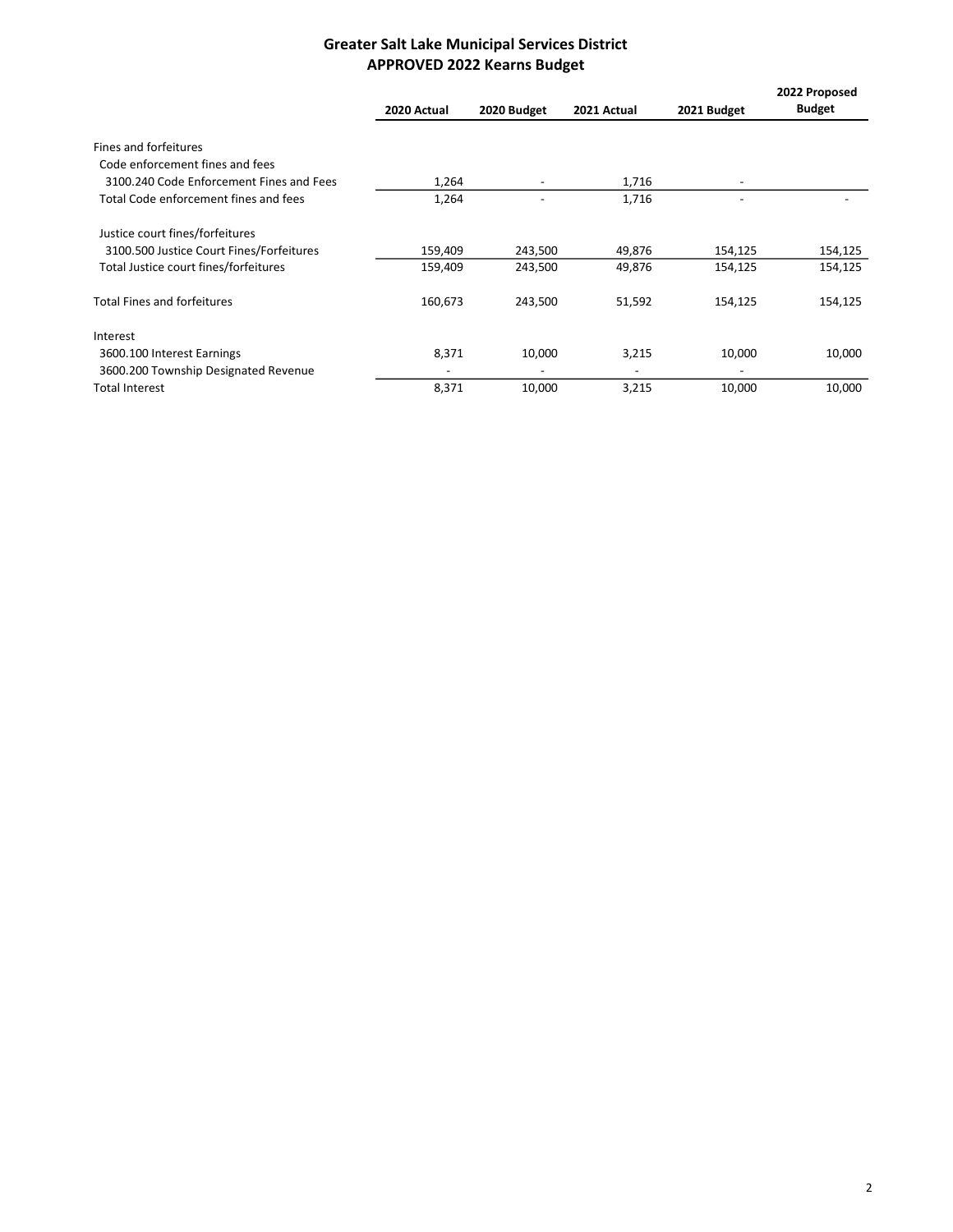|                                                   |                          |                          |                          |                              | 2022 Proposed |
|---------------------------------------------------|--------------------------|--------------------------|--------------------------|------------------------------|---------------|
|                                                   | 2020 Actual              | 2020 Budget              | 2021 Actual              | 2021 Budget                  | <b>Budget</b> |
| Miscellaneous revenue                             |                          |                          |                          |                              |               |
| Miscellaneous other                               |                          |                          |                          |                              |               |
| 3100.870 Donations                                | 5,000                    |                          | $\overline{\phantom{a}}$ |                              |               |
| 3600.900 Other Revenue                            | 17                       |                          | 1,351                    |                              |               |
| 3600.950 Non-Interlocal Township Designated       |                          |                          |                          |                              |               |
| <b>Total Miscellaneous other</b>                  | 5,017                    |                          | 1,351                    |                              |               |
| <b>Total Miscellaneous revenue</b>                | 5,017                    |                          | 1,351                    |                              |               |
| Contributions and transfers                       |                          |                          |                          |                              |               |
| 3800.100 Transfer In                              | 413,100                  | 413,100                  | 453,500                  | 453,500                      | 496,700       |
| <b>Total Contributions and transfers</b>          | 413,100                  | 413,100                  | 453,500                  | 453,500                      | 496,700       |
| Total Revenue:                                    | 8,403,730                | 7,100,300                | 9,838,037                | 6,600,656                    | 6,643,856     |
| Expenditures:                                     |                          |                          |                          |                              |               |
| Administration                                    |                          |                          |                          |                              |               |
| 4100.100 Wages                                    | 48,604                   | 66,000                   | 39,859                   | 66,000                       | 97,200        |
| 4100.130 Employee Benefits                        | 19,738                   | 18,000                   | 13,104                   | 18,000                       | 18,000        |
| 4100.200 Awards, Promotional & Meals              | 900                      |                          | 249                      | 3,000                        |               |
| 4100.210 Subscriptions/Memberships                | 25                       | 3,000                    | 25                       | 3,000                        |               |
| 4100.220 Printing/Publications/Advertising        | 18,677                   | 3,000                    | 2,808                    | 3,000                        | 2,500         |
| 4100.230 Travel/Mileage                           |                          | 1,200                    |                          | 1,200                        | 1,200         |
| 4100.240 Office Expense and Supplies              | 4,907                    | 7,000                    | 4,393                    | 7,000                        | 5,000         |
| 4100.250 Vehicle & Equip Supplies and Maintenance | 316                      |                          |                          |                              |               |
| 4100.255 Computer Equip/software                  | $\overline{a}$           |                          |                          |                              | 5,000         |
| 4100.310 Attorney-Civil                           | 23,399                   | 80,000                   | 35,914                   | 100,000                      | 100,000       |
|                                                   |                          |                          | 374                      | $\qquad \qquad \blacksquare$ |               |
| 4100.320 Attorney - Land Use                      | 16,576                   | $\overline{\phantom{a}}$ |                          |                              |               |
| 4100.321 Attorney - Library                       | 13,669                   |                          | $\overline{a}$           |                              |               |
| 4100.330 Training and Seminars                    | $\overline{\phantom{a}}$ | 5,000                    | $\overline{\phantom{a}}$ | 5,000                        | 5,000         |
| 4100.360 Web Page Development/Maintenance         | 3,494                    | 20,000                   | 2,824                    | 8,000                        | 4,000         |
| 4100.370 Software/Streaming                       | $\overline{a}$           | $\overline{a}$           | 238                      | 4,000                        |               |
| 4100.380 Internet Connections                     | 2,073                    | $\overline{\phantom{a}}$ | 1,234                    | $\overline{\phantom{a}}$     | 2,500         |
| 4100.390 Payroll Processing Fees                  | 1,146                    | 900                      | 788                      | 1,000                        | 1,000         |
| 4100.420 Contributions/Special Events             | 5,000                    | 60,000                   | 23,161                   | 30,000                       | 60,000        |
| 4100.470 Credit card and Bank Expenses            |                          |                          |                          |                              |               |
| 4100.510 Insurance                                | 21,518                   | 25,000                   | 21,958                   | 38,000                       | 35,000        |
| 4100.520 Workers Comp Insurance                   | 955                      | 5,000                    | 1,088                    | 5,000                        | 5,000         |
| 4100.590 Postage                                  | 4,700                    |                          | 2,211                    |                              |               |
| 4100.600 Professional and Technical               | 10,067                   | 61,000                   |                          | 41,000                       | 90,000        |
| 4100.625 UFA Emergency Services                   | 22,784                   |                          | 13,348                   | 20,000                       | 23,000        |
| 4100.650 SL (Client) County Support Services      | 10,050                   | 5,000                    | 5,708                    | 30,000                       | 5,000         |
| 4100.740 Equipment/Computer Purchases             | $\sim$                   | $\overline{\phantom{a}}$ |                          | $\overline{\phantom{a}}$     |               |
| 4100.750 Non-Cap Improvements                     | 2,390                    | 53,000                   |                          | 50,000                       | 10,000        |
| 4100.760 Christmas on 54th Decorations & Lights   | $\overline{\phantom{a}}$ |                          | 15,000                   |                              | 10,000        |
| 4100.800 Interlocal                               |                          |                          |                          | $\overline{\phantom{a}}$     |               |
| 4100.850 Beer Funds                               |                          | 17,300                   |                          | 17,300                       | 17,300        |
| 4100.900 Sundry Charges                           |                          |                          |                          |                              |               |
| 4100.970 Rent                                     |                          |                          |                          | 3,000                        |               |
| 4100.980 Non-Classified Expenses                  | 22,852                   |                          | 98                       |                              |               |
| <b>Total Administration</b>                       | 253,840                  | 430,400                  | 184,382                  | 453,500                      | 496,700       |
|                                                   |                          |                          |                          |                              |               |
| <b>CARES Act</b>                                  |                          |                          |                          |                              |               |
| 4100.241 COVID Expense and Supplies               | 547,800                  |                          | 196                      |                              |               |
| 4100.242 CARES 2 Expense and Supplies             | $\overline{\phantom{a}}$ |                          | 92,523                   |                              |               |
| 4100.245 COVID Supplies                           | 42,343                   |                          | $\overline{\phantom{a}}$ |                              |               |
| 4100.315 Legal COVID19                            | 10,697                   |                          | 176                      |                              |               |
| 4100.626 CARES2 Crime Deterrence                  | $\overline{\phantom{a}}$ |                          | 20,000                   |                              |               |
| 4100.929 Trans to General Fund COVID              |                          |                          | 34,823                   |                              |               |